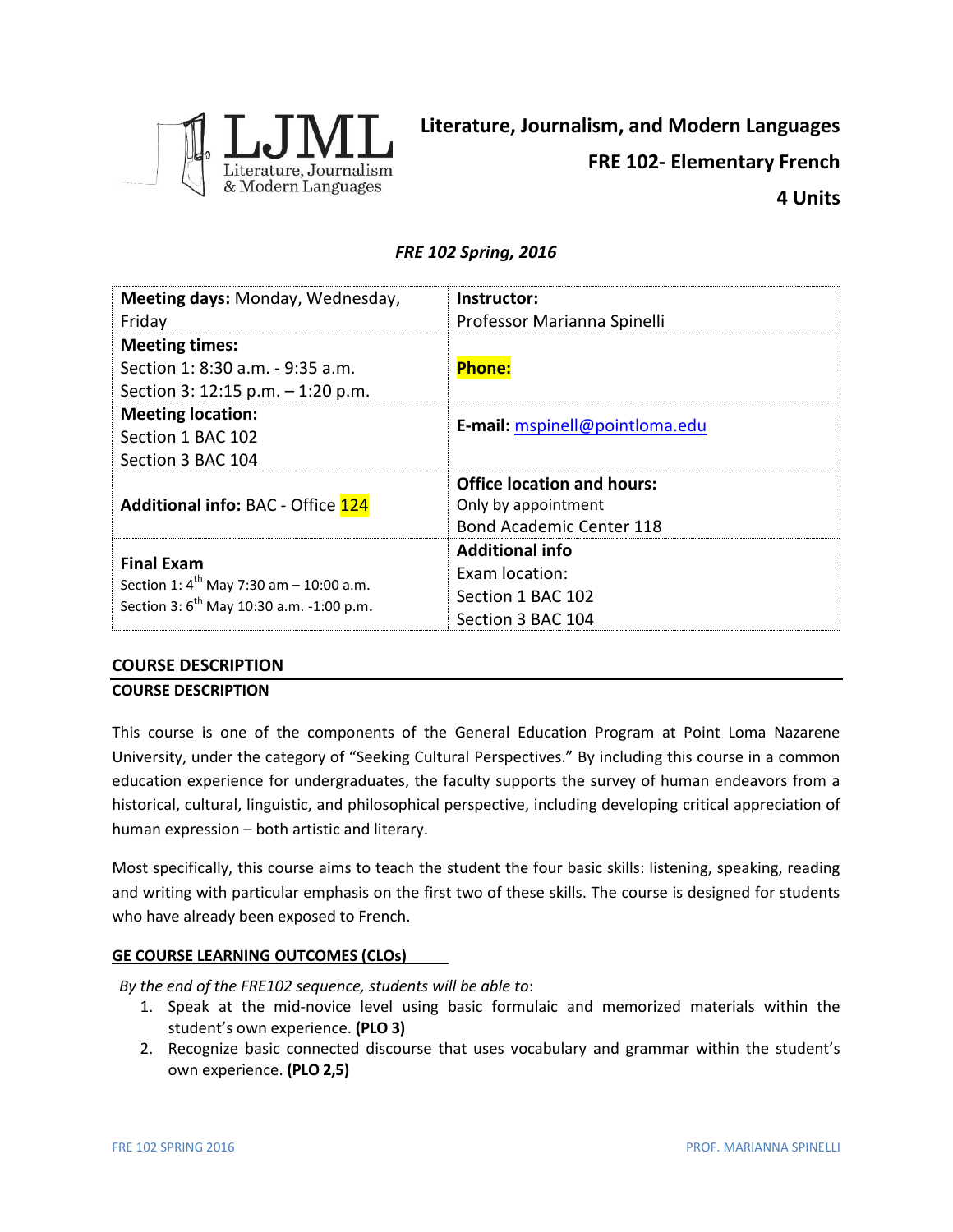- 3. Write discrete sentences as well as simple connected paragraphs using memorized vocabulary and grammar structures. **(PLO 1,5)**
- 4. Read cultural texts that employ familiar vocabulary and cognates as well as learned grammatical structures. **(PLO 4)**
- 5. Demonstrate comprehension of basic cultural mores and patterns of living of the target culture studied. **(PLO 4,6)**

## **COURSE CREDIT HOUR INFORMATION**

This class meets the Carnegie Unit minimum requirement of 750 minutes of instructional time + 1500 minutes of out-of-class work per 1 unit of credit. Specific details about how the class meets these requirements are included here in the course syllabus.

## **REQUIRED TEXTS**

- Promenades Second Edition Mitchell/Mitschke/ Tano
- Student's book, Sam, Lab manual and Online code
- Wsam (digital workbook)
- ISBN 978-1-61857-688-0

## **RECOMMENDED STUDY RESOURCES**

- *- French-English/English-French* Larousse dictionary
- *- Side by Side French & English Grammar*, Frederick Farrell

## **ASSESSMENT AND GRADING**

- **Participation in class** is worth **10%** of your grade. Participation is very important in this course because it gives you the possibility to practice what you have learned in mimicking real life situations as much as possible. Active participation in class also enables you to practice your grammar and listening skills as well as your pronunciation and understanding of the French language. **(CLO 1)**
- **Vocabulary** is worth **15%** of your grade. Vocabulary quizzes (*contrôles de vocabulaire*) will be given at the end of each unit on the vocabulary of that unit. Extra-credit assignments are included in each *contrôle de vocabulaire*. To help you review the vocabulary, please visit the links that will be posted in Canvas. **(CLO 2, 4)**
- **Grammar quizzes** are worth 20% of your grade. You will have a grammar quiz every two chapters (**quiz de grammaire chapitre** 8, 9, 10 etc). **(CLO 2, 3, 4)**
- **Homework** (**Devoirs**) is not an end in itself (that is, it represents no inherent fulfilling of any real language-learning goal); it is simply a tool. Always approach homework not as a chance to add to your grade, but as a means of clarifying what you do and don't know. Sometimes homework will force you to return to an explanation and read it more carefully or it may help you come to class with a precise question about how French actually works. Homework is worth **20%** of your grade. **(CLO 1, 2, 3, 4, 5)**
- The group **oral presentation** is worth **5%** of your grade. **(CLO 3)**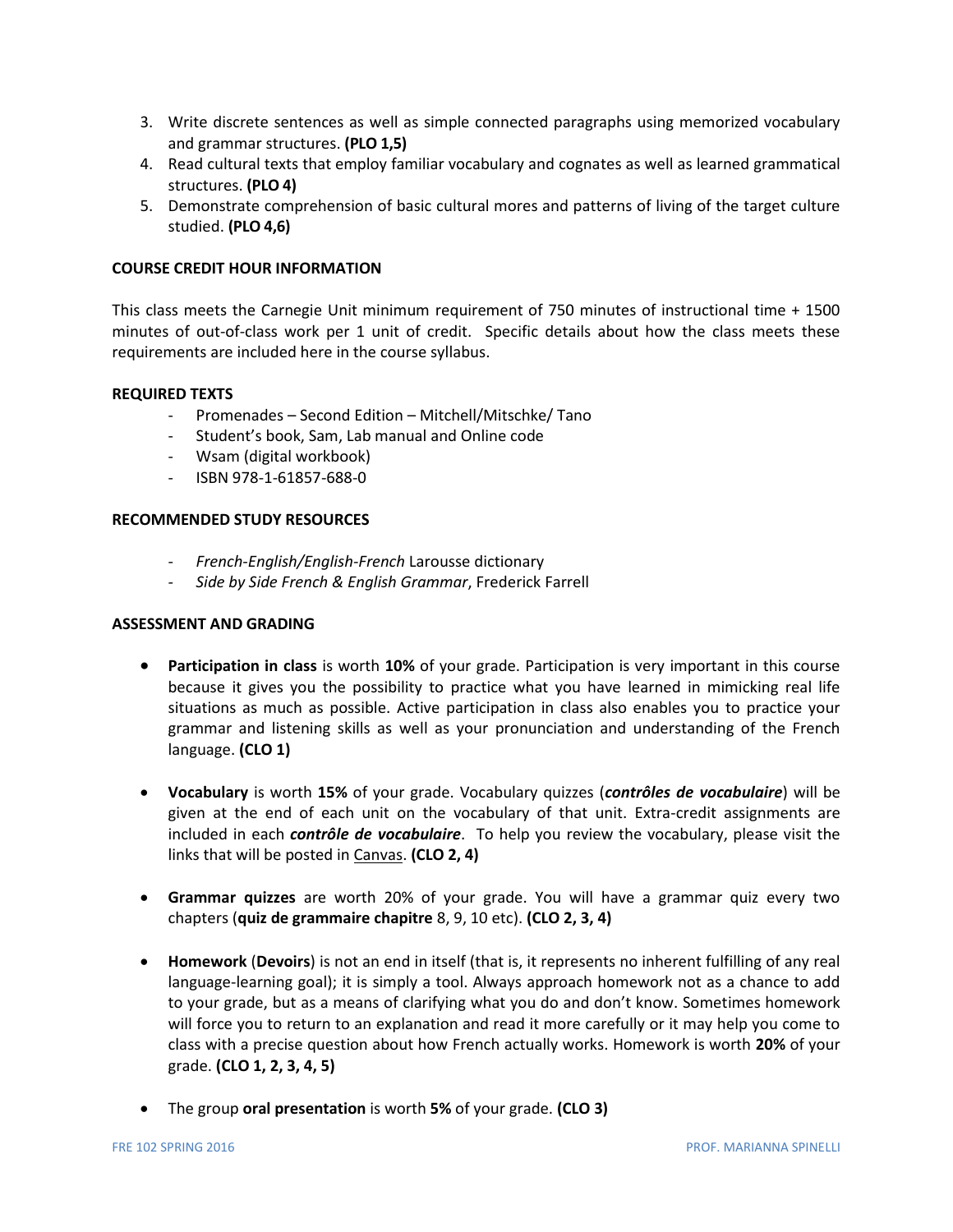**Mid-Terms** and **final examinations** are worth **15%** of your grade.

## **Grades**

| Participation in class activities | 10% |
|-----------------------------------|-----|
| <b>Vocabulary Quizzes</b>         | 15% |
| <b>Grammar Quizzes</b>            | 20% |
| Homework assignments average      | 20% |
| Oral presentation                 | 5%  |
| Mid-Terms                         | 15% |
| Final exam                        | 15% |

| $95-100: A$ | $90-95: A-$ | $85-90: B+$   | $80 - 85: B$ | 75-80:B-  |
|-------------|-------------|---------------|--------------|-----------|
| $70-75:C+$  | 65-70:C     | $60 - 65:$ C- | $55-60:D+$   | $50-55:D$ |

## **COURSE SCHEDULE AND ASSIGNMENTS**

The class schedule provided at the end of this syllabus includes 5 columns of information. Under **Date** is the date of class days. Under **En Classe** are items to be covered in class for the corresponding day. Included in this column are scheduled grammar quizzes (**Quiz de grammaire chapitre 8, 9, 10** etc.), vocabulary quizzes (**Contrôle de vocabulaire Chap. 8, 9, 10** etc.), the oral presentation, Mid-Terms and final examination.

In the third column **(A Etudier**) are items in the book to be studied for that day. Items are listed by chapter, lesson number and pages. When lessons are assigned, the related vocabulary should be studied as well.

In the last column (**Devoirs**) are exercises and composition to be submitted online for that date.

**Schedule Changes:** Changes can be made in the class schedule at any time, at the discretion of the professor. Changes may be necessitated by illness, class rhythm or by instructional need. Students are responsible to note all schedule changes.

**Course Activities and Resources:** We will use an instructional ensemble whose core program (vocabulary, conversation, grammar, and culture) is designed to prepare students to sample the menu of open-ended communicative and cultural expansion activities (video, songs, games, literary and cultural readings).

The course is conducted almost entirely in French. The course also requires the completion of a Lab manual that is part of the student package and included in the purchase of the textbook.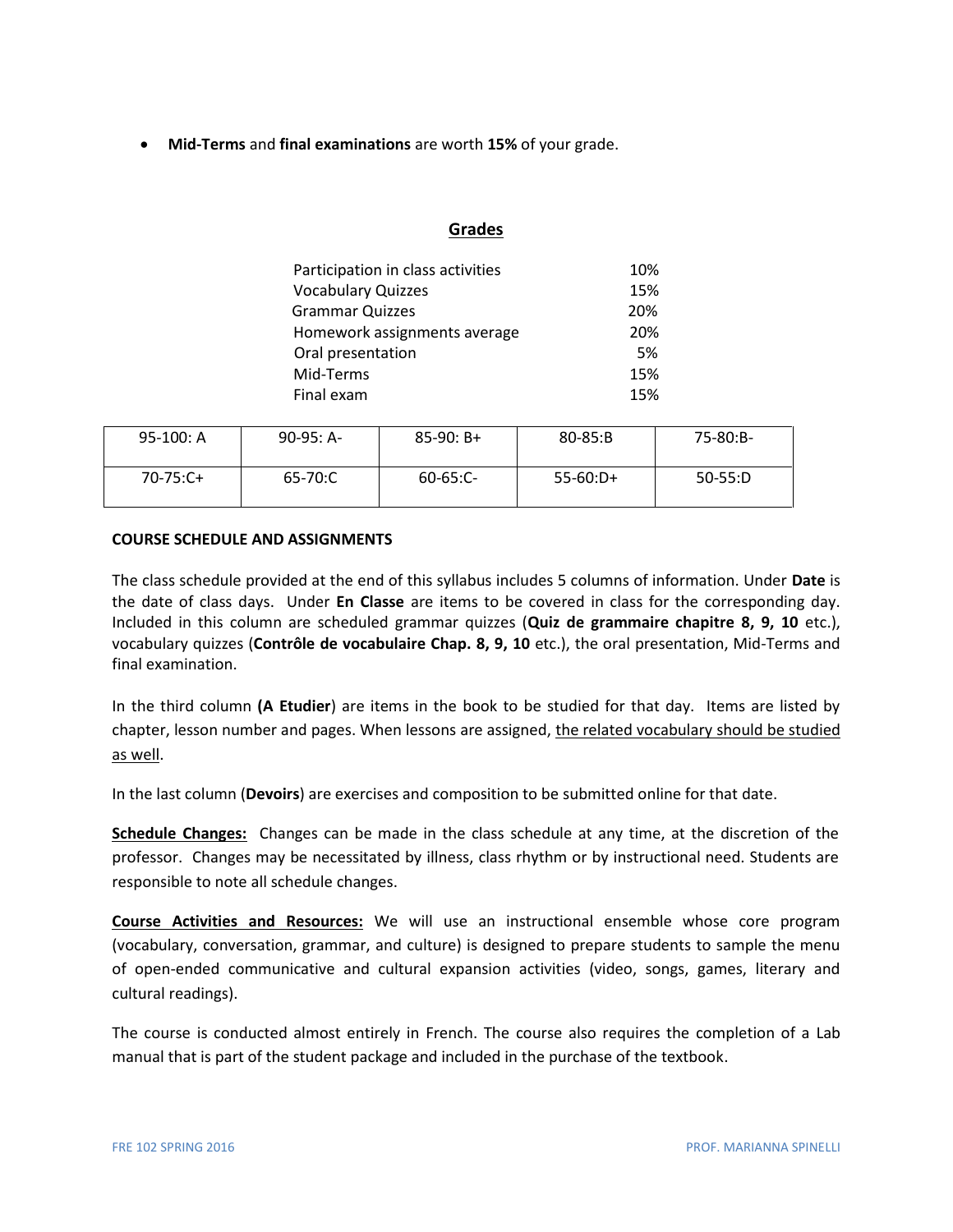## **COURSE REQUIREMENTS:**

- **1. Attendance**. Your physical presence in class is very important to get the full immersion experience. If you are not present in class, you cannot perform oral exercises and you will lose participation points. Since this is a skill and performance class, students are expected to attend regularly and attendance, both active and passive, will be an important component in the student's participation grade (10%). Students, whether present or absent, are responsible for the material listed in the class, syllabus as well as for any extra material (vocabulary, idioms, etc.) presented in class. If a student misses a class, he/she should procure notes from another student and study the material in the book.
- **2. Participation** in classroom assignments. It is not enough to come to class. You need to engage actively in the oral and written exercises presented in class. Class participation is measured by one's willingness to talk in class and to communicate as fully as possible. It is also measured by one's willingness to attend class regularly and to complete assignments. It is a measure of CO-OPERATION and RISK-TAKING, not of grammatical correctness.
- **3.** Completion of assignments. The homework is assigned at the end of each chapter and must be submitted online on the date indicated on the daily schedule activity. Late work will not be accepted for credit, although with a 10% off. No reminders will be provided since everything is stated in the syllabus.
- **4.** Regular studying of **vocabulary and grammar**. You will have to study around 130 words per chapter.
- **5.** Preparation for **quizzes** and **exams**. Get ready well in advance for the quizzes and exams. Vocabulary quizzes, mid-terms and final examinations are marked in the class schedule. THERE ARE NO MAKE-UPS! A missed quiz counts as a zero. If the student has an official excuse (doctor's note or family tragedy) for an absence, the zero is deleted. Such excuses need to be given to the professor within a few days of the absence. If an absence is prolonged (more than three classes), the student must contact the professor immediately.
- **6.** The group **oral presentation** will be assigned for groups of four maximum, but all presenters will have an individual grade. **April 18th , 2016** is the deadline to submit the topics. You will pick a presentation topic among six assigned themes. Oral presentations are due **April 27th , 2016**. Each member of the group will be involved in the presentation. Presentations will be limited to 8-10 minutes per group and should stimulate the discussion. A note card is fine, but please do not read word-for-word. Do the best you can to use the French that you know.

The oral presentation grade will depend on:

- . pronunciation
- . use of correct terminology
- . clarity of communication
- . depth of content
- . relevance of questions.

#### **ATTENDANCE AND PARTICIPATION**

Regular and punctual attendance at all classes is considered essential to optimum academic achievement. If the student is absent from more than 10 percent of class meetings, the faculty member has the option of filing a written report which may result in de-enrollment. If the absences exceed 20 percent, the student may be de-enrolled without notice. If the date of de-enrollment is past the last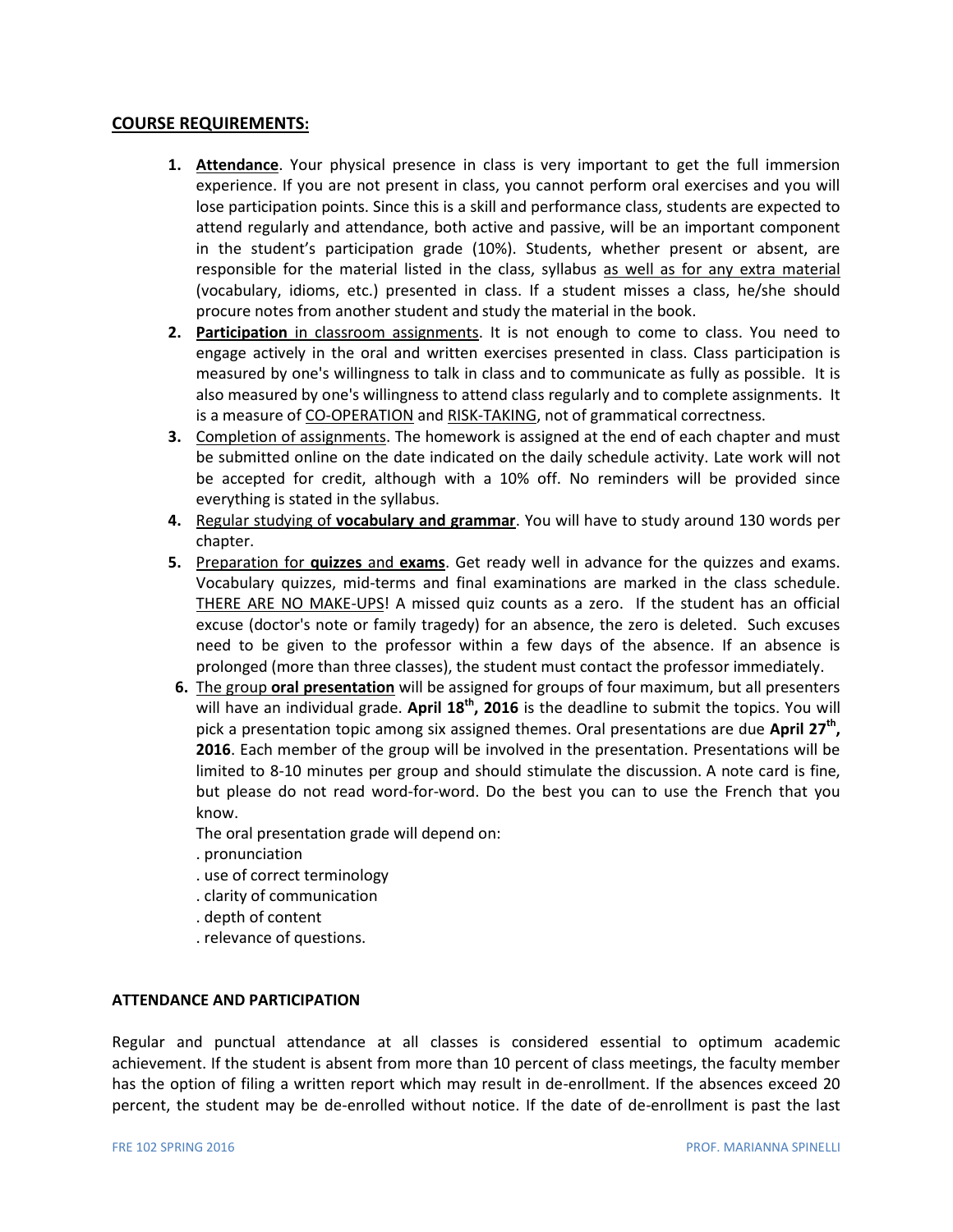date to withdraw from a class, the student will be assigned a grade of W or WF consistent with university policy in the grading section of the catalog. See Academic Policies in the undergrad student catalog.

## **FINAL EXAMINATION POLICY**

Successful completion of this class requires taking the final examination **on its scheduled day**. The final examination schedule is posted on the Class Schedules site. No requests for early examinations or alternative days will be approved.

In the rare case that a student is scheduled for more than three (3) final examinations on the same day, the student is authorized to contact each professor in order to work out an alternate time for one of those examinations. Department chairs/school deans and college deans need not be involved in the process of making this accommodation.

| <b>FINAL EXAM DATE &amp; TIME</b>             | <b>FINAL EXAM LOCATION</b> |
|-----------------------------------------------|----------------------------|
| Section 1: $6^{th}$ May 7:30 am - 10:00 a.m.  | Section 1: BAC 102         |
| Section 3: $4^{th}$ May 10:30 a.m. -1:00 p.m. | Section 3: BAC 104         |

#### **USE OF TECHNOLOGY**

Point Loma Nazarene University encourages the use of technology for learning, communication, and collaboration. This course requires access to computers, software programs, and the Internet. At some point during the semester you will have a problem with technology, but these problems will not normally be accepted as excuses for unfinished work. Protect yourself by doing the following: Save work often and make regular backups of files in a different location from the originals, plan ahead so that you will have time to use the on-campus computers and printers if necessary, and practice safe computing when surfing the web and checking email.

#### **Also:**

- a. If students use their laptop during class, they need to sit in the front row/s. If they are using an electronic reader (Kindle, Nook, etc.), please let me know and have no other "file" open on the reader other than the class text/reading.
- b. **All other electronics must be muted or turned off for the entire class period**.
- c. You are responsible for checking your *PLNU email account* and *Canvas* for electronic messages from me. You are fully accountable for all course material, communications and assignments distributed via email or posted in *Canvas.*
- d. If you do not own a computer, there are computers accessible to you in all PLNU's computer labs. Contact PLNLU's Helpdesk for further information.
- e. Students must maintain their class schedules. Should a student need arise to drop a course, they are responsible to drop the course (provided the drop date meets the stated calendar deadline established by the university) and to complete all necessary official forms (online or paper). Failing to attend and/or to complete required forms may result in a grade of F on the student's official transcript.